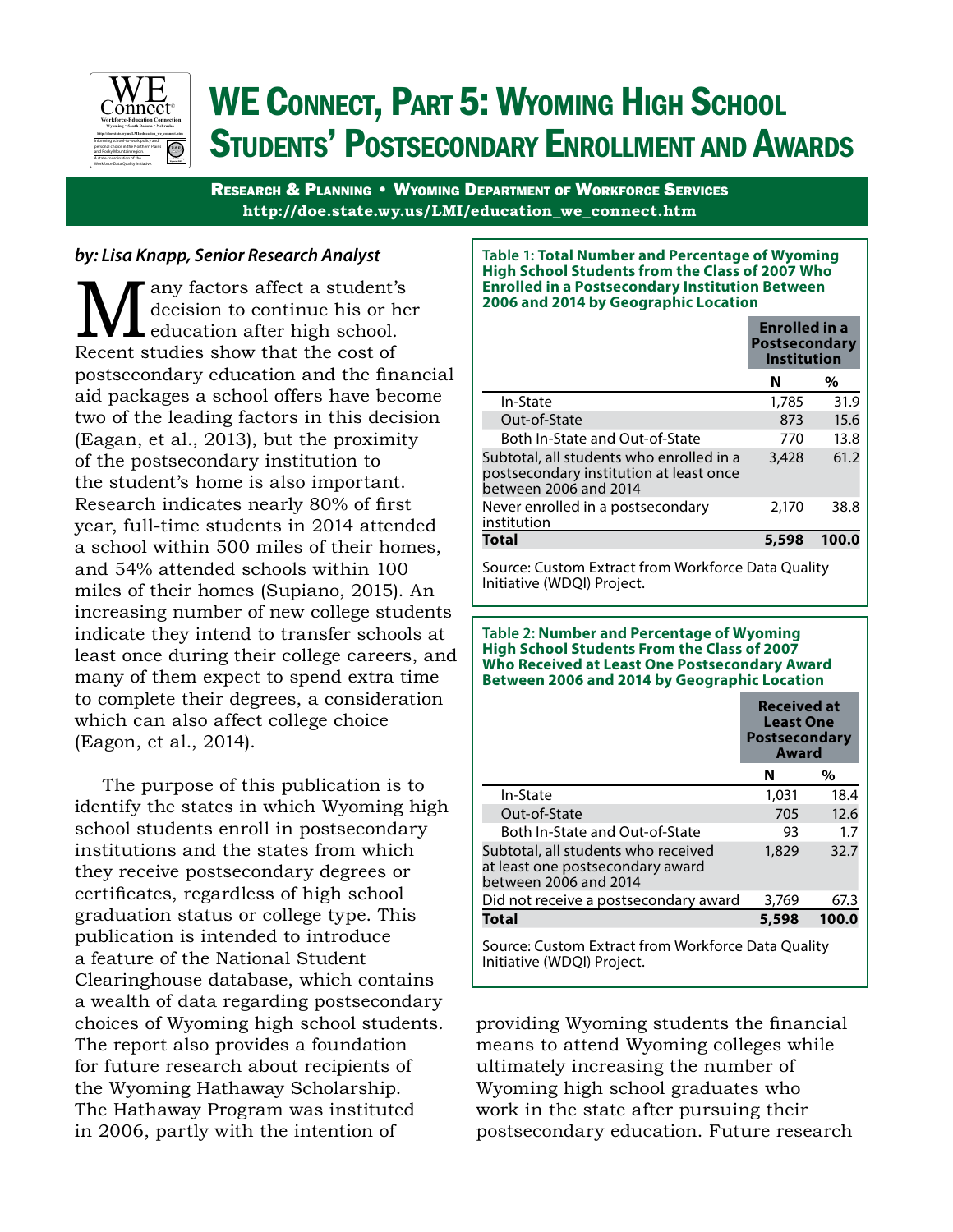will examine the college choices of all high school senior classes from 2006 to present in order to identify any changes in the proportion of students who attend school in-state compared to those who leave the state for their postsecondary education. In addition, future research will also examine the work experiences of these students after they finish attending a postsecondary institution.

The Research and Planning (R&P) section of the Wyoming Department of Workforce Services has access to Wyoming student records beginning with 2006. This publication focuses on students who were part of the *Class of 2007*: "the population segment enrolled at any time and who would normally be expected to graduate in the reference year [in this case, the 2006/07 school year] whether they graduated or not" (Holmes, 2015).

As shown in Table 1 (see page 1), there were 5,598 students in the Class of 2007. Of those, nearly one-third (1,785, or 31.9%) enrolled solely in a Wyoming postsecondary institution, while 15.6% (873) enrolled in only out-of-state schools. Another 13.8% (770) enrolled in both Wyoming and outof-state schools in the eightyear period between 2006 and 2014. Overall, nearly two-thirds (3,428, or 61.2) of the students from the Class of 2007 enrolled in at least one institution during the eight years following their expected high school graduation year, compared to 38.8% (2,170) who did not. On the other hand, only one-third of the students (1,829, or 32.7%) received at least one postsecondary award (see page 3 for the definition of postsecondary award) between 2006 and 2014 (see Table 2, page 1). Of these, 18.4% (1,031) received at least one postsecondary award from a Wyoming school, 12.6% (705) received a postsecondary award from an out-of-state school, and 1.7% (93) received postsecondary awards from both in-state and out-ofstate schools. A total of 3,769 students (67.3%) from the Class of 2007 did not earn a postsecondary award by 2014.

# Methodology

This publication focuses on the students who enrolled in a postsecondary institution and on those who received a postsecondary degree or certificate from a postsecondary institution. All levels of certificates

## **WE Connect, Part 5: Wyoming High School Students' Postsecondary Enrollment and Awards**

**Wyoming Department of Workforce Services** John Cox, Director

**Research & Planning P.O. Box 2760 Casper, WY 82602-2760 dws-researchplanning@wyo.gov 307-473-3807**

**Internet Address: http://doe.state.wy.us/LMI/**

**Research & Planning** Tom Gallagher, Manager

**Prepared by:** Lisa Knapp and Michael Moore

#### **Edited by:**

David Bullard, Carola Cowan, Valerie A. Davis, Katelynd Faler, Patrick Harris, Michele Mitchum, Lynae Mohondro, Michael Moore, and Carol Toups

#### **Submitted for Preliminary Review October 2015.**

©2015 by the Wyoming Department of Workforce Services, Research & Planning



#### **Funding of this Research**

This workforce product was funded by a grant awarded by the U.S. Department of Labor's Employment and Training Administration (ETA). The product was created by the grantee and does not necessarily reflect the position of the ETA. ETA makes no guarantee or assurances of any kind with respect to such information; its accuracy, completeness, timeliness, usefulness, availability, or ownership. This product is copyrighted by the institution that created it. Internal use by an organization and/or personal use by an individual for non-commercial purposes is permissible. All other uses require the prior authorization of the copyright owner.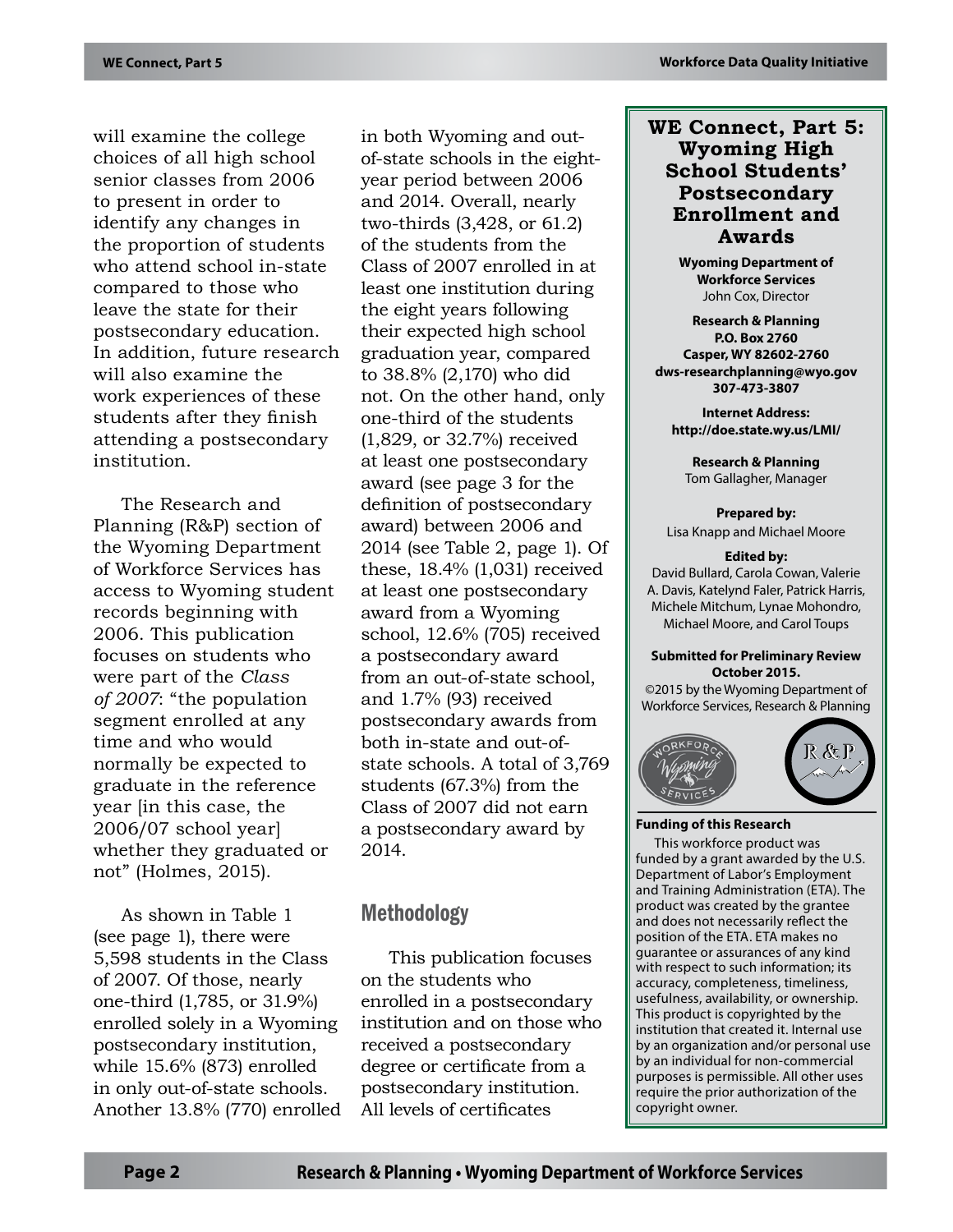and degrees are included, from oneyear certificates to doctoral or professional degrees, and all postsecondary programs, from cosmetology to medicine and law. For the purposes of this publication, postsecondary certificates and degrees are referred to as *postsecondary awards*. In order to analyze the number of Wyoming students who enrolled in a postsecondary institution and the number who received

# Postsecondary Awards

For the purposes of this publication, the term *postsecondary awards* refers to degrees and certificates from postsecondary institutions. This includes, but is not limited to:

- Postsecondary non-degree awards
	- Nursing assistants, emergency medical technicians and paramedics, and hairstylists
- Associate's degree
- Bachelor's degree
- Master's degree
- Doctoral or professional degree

a postsecondary award, two data sets were used. The first was the Wyoming Department of Education 684 Student Enrollment File (WDE 684). This file contains student demographics, enrollment, and graduation status for all students who attended a Wyoming secondary institution from the 2006/07 school year to present. The second dataset, the National Student Clearinghouse database, contains enrollment and graduation status, postsecondary institution name and state, and degree type and program for all Wyoming students who attended any U.S. postsecondary institution. These datasets were provided to R&P by the Wyoming Department of Education under a memorandum of understanding as part of the U.S. Department of Labor Workforce Data Quality Initiative (WDQI) grant that was awarded to R&P in 2013. For more information about the WDQI grant,

WDE databases, or methodologies used to analyze data from the databases, please see http:// doe.state.wy.us/ LMI/education\_we connect.htm.

All data in this publication represent students who were part of the Class of 2007, regardless of whether or not they graduated from high school. Student information from the WDE 684 file was linked to postsecondary data from the National Student Clearinghouse

database with the student's Wyoming Integrated Statewide Education Record Identifier (WISER ID) number, which is assigned to each student as he or she starts school in Wyoming by the Wyoming Department of Education.

Total postsecondary enrollments, for the purposes of this publication, are based on a count of the calendar year and the state in which the postsecondary institution was located for each student who had an enrollment record in the National Student Clearinghouse database. Regardless of how many institutions the student attended in each state per year, he or she was counted one time in that state and year.

 These enrollments were then categorized into three geographic types: Wyoming Postsecondary Institutions, Only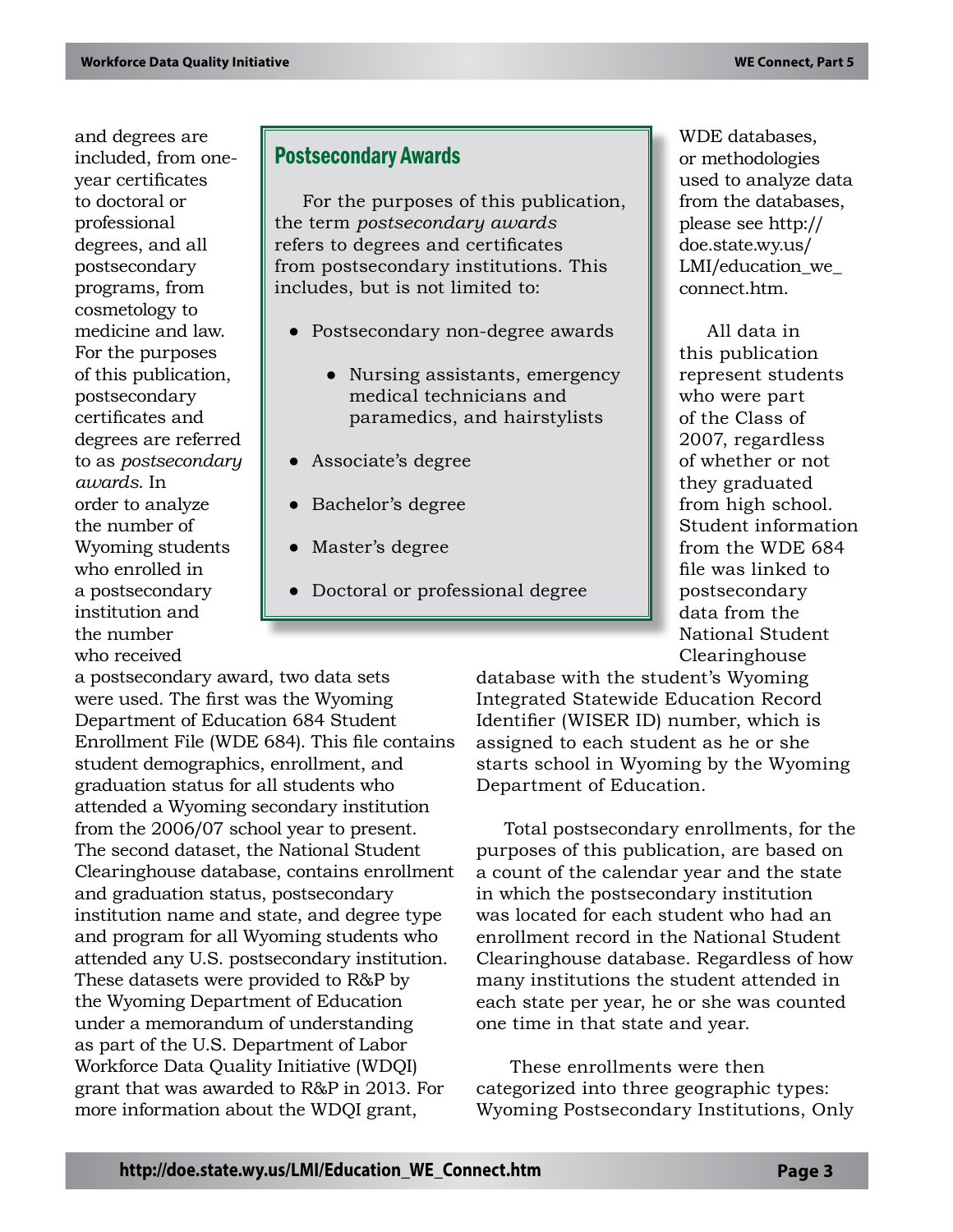(*Wyoming*); Other State Postsecondary Institutions, Only (*Other*); and Both Wyoming and Other State Institutions (*Both*). Depending on where the student attended school, he or she could be counted in all three categories over time.

 This concept is illustrated in Table 3. For example, if Student A enrolled at the University of Wyoming in 2009, the University of Wyoming and Colorado State University in 2010, Colorado State University, only, in 2011, and Colorado State University and the University of Utah in 2012, then that student would be counted once in the Wyoming table in 2009, twice in the both tables in 2010 (once for Colorado and once for Wyoming), once in the other table for 2011 (once for Colorado), and twice in the other table for 2012 (once for Colorado and once for Utah).

The second part of this publication examines the number of students who earned an award from a postsecondary institution by the state in which the institution was located. As with student enrollments, each student was counted once in the state from which he or she received a postsecondary award, regardless of how many awards they received in that state. Again, each student could be counted in more than one state. These data are divided into the same three geographic types: Wyoming, other, and both, and is displayed both by year and by total students who received a postsecondary award between 2007 and 2014.

## Enrollment

As shown in Tables 4A-4D (see pages 5 and 6), slightly more than half of the total 5,598 Wyoming high school students from the Class of 2007 (2,942, or 52.6%) enrolled in at least one postsecondary institution between 2006 and 2014: 38.6% (2,163) enrolled in Wyoming institutions, 10.7% (601) enrolled in institutions in other states, and 3.2% (178) enrolled in both. The number of enrolled students declined every year, and by 2014, only 19.9% (1,112) of the Class of 2007 was enrolled in any postsecondary institution.

The largest proportion of the Class of 2007 was enrolled only in Wyoming institutions in most years (see Table 4A). In 2007, nearly two out of every five students (2,163, or 38.6%) were enrolled only in a Wyoming postsecondary institution. This dropped to a quarter of all students in 2011 (1,433, or 25.6%) and

| Table 3: Postsecondary Enrollment of Hypothetical Student A from the Class of 2007, 2009-2011 |                              |                                                      |        |                                                              |           |    |    |                                                               |
|-----------------------------------------------------------------------------------------------|------------------------------|------------------------------------------------------|--------|--------------------------------------------------------------|-----------|----|----|---------------------------------------------------------------|
|                                                                                               |                              | <b>Distinct Enrollments for Student A</b>            |        |                                                              |           |    |    |                                                               |
| 2009<br>University of Wyoming<br>2010                                                         |                              | Wyoming<br>Postsecondary<br><b>Institutions Only</b> |        | <b>Other State Postsecondary</b><br><b>Institutions Only</b> |           |    |    | <b>Both Wyoming</b><br>and Other State<br><b>Institutions</b> |
| University of Wyoming<br>Colorado State University                                            | Year                         | WY                                                   | CO.    | мт                                                           | <b>NE</b> | UT | WY | <b>CO</b>                                                     |
| 2011<br>Colorado State University<br>2012                                                     | 2009<br>2010<br>2011<br>2012 | x                                                    | x<br>Χ |                                                              |           | х  | χ  | x                                                             |
| Colorado State University<br>University of Utah                                               |                              | Total distinct enrollments for Student $A = 6$ .     |        |                                                              |           |    |    |                                                               |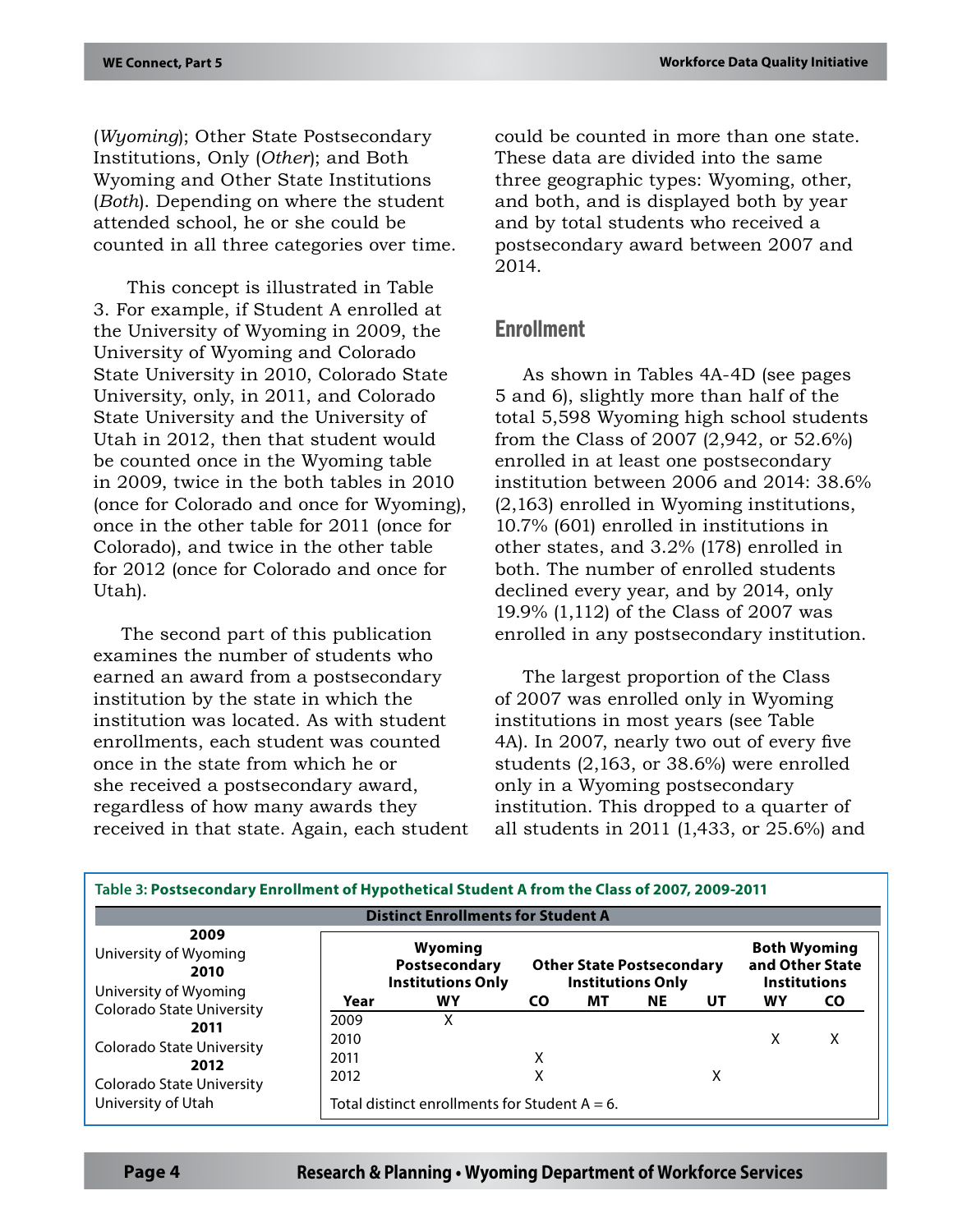one in 10 students in 2014 (509, or 9.1%).

In comparison, as shown in Table 4B, 10.7% (601) of these students were enrolled only in an out-of-state postsecondary institution in 2007; that proportion

increased every year through 2011, where it peaked at 15.4% (861). The largest percentage of students who enrolled only in an out-of-state school did so in the states

(Text continued on page 7)

| Tables 4A-4E: Number and Percentage of Wyoming High School Students from the Class of 2007 Who Enrolled in a<br>Postsecondary Institution Between 2006 and 2014 by Calendar Year and Geographic Location <sup>1</sup> (Total N = 5,598) |                                                                     |                      |                        |           |           |           |           |           |           |           |           |
|-----------------------------------------------------------------------------------------------------------------------------------------------------------------------------------------------------------------------------------------|---------------------------------------------------------------------|----------------------|------------------------|-----------|-----------|-----------|-----------|-----------|-----------|-----------|-----------|
|                                                                                                                                                                                                                                         |                                                                     | <b>Calendar Year</b> |                        |           |           |           |           |           |           |           |           |
|                                                                                                                                                                                                                                         |                                                                     |                      | 2006                   | 2007      | 2008      | 2009      | 2010      | 2011      | 2012      | 2013      | 2014      |
|                                                                                                                                                                                                                                         | Table 4A: Enrollment in Wyoming Postsecondary Institutions Only     |                      |                        |           |           |           |           |           |           |           |           |
|                                                                                                                                                                                                                                         | Count and % of Students by Year <sup>2</sup>                        | N                    | 843                    | 2,163     | 2,002     | 1,783     | 1,621     | 1,433     | 1,051     | 750       | 509       |
|                                                                                                                                                                                                                                         |                                                                     | $\%$                 | 15.1                   | 38.6      | 35.8      | 31.9      | 29.0      | 25.6      | 18.8      | 13.4      | 9.1       |
|                                                                                                                                                                                                                                         | Table 4B: Enrollment in Other State Postsecondary Institutions Only |                      |                        |           |           |           |           |           |           |           |           |
|                                                                                                                                                                                                                                         | Count and % of Students by Year <sup>2</sup>                        | N                    | 30                     | 601       | 753       | 737       | 834       | 861       | 681       | 639       | 572       |
|                                                                                                                                                                                                                                         |                                                                     | $\%$                 | 0.5                    | 10.7      | 13.5      | 13.2      | 14.9      | 15.4      | 12.2      | 11.4      | 10.2      |
|                                                                                                                                                                                                                                         | Arizona                                                             | N                    | <b>ND</b>              | 15        | 31        | 42        | 39        | 44        | 34        | 43        | 35        |
|                                                                                                                                                                                                                                         |                                                                     | $\frac{0}{0}$        | <b>ND</b>              | 2.5       | 3.9       | 5.5       | 4.6       | 4.9       | 4.9       | 6.5       | 6.0       |
|                                                                                                                                                                                                                                         | California                                                          | N                    | <b>ND</b>              | 24        | 30        | 27        | 26        | 29        | 20        | 25        | 24        |
|                                                                                                                                                                                                                                         |                                                                     | $\%$                 | <b>ND</b>              | 4.0       | 3.8       | 3.5       | 3.0       | 3.2       | 2.9       | 3.8       | 4.1       |
|                                                                                                                                                                                                                                         | Colorado                                                            | N                    | <b>ND</b>              | 67        | 97        | 106       | 103       | 107       | 82        | 86        | 80        |
|                                                                                                                                                                                                                                         |                                                                     | $\frac{0}{0}$        | <b>ND</b>              | 11.1      | 12.3      | 13.9      | 12.1      | 11.9      | 11.7      | 13.0      | 13.7      |
|                                                                                                                                                                                                                                         | Idaho<br>Montana<br>North Dakota<br>Nebraska                        | N                    | <b>ND</b>              | 41        | 67        | 60        | 70        | 64        | 49        | 37        | 29        |
|                                                                                                                                                                                                                                         |                                                                     | $\%$                 | <b>ND</b>              | 6.8       | 8.5       | 7.9       | 8.2       | 7.1       | 7.0       | 5.6       | 5.0       |
| Count and %                                                                                                                                                                                                                             |                                                                     | N                    | <b>ND</b>              | 57        | 59        | 46        | 60        | 63        | 43        | 37        | 28        |
| of Students by                                                                                                                                                                                                                          |                                                                     | $\frac{0}{0}$        | <b>ND</b>              | 9.5       | 7.5       | 6.0       | 7.0       | 7.0       | 6.1       | 5.6       | 4.8       |
| <b>State and Year</b>                                                                                                                                                                                                                   |                                                                     | N                    | <b>ND</b>              | 26        | 21        | 22        | 25        | 31        | 19        | 14        | 14        |
| (students could<br>be counted once<br>each in more                                                                                                                                                                                      |                                                                     | $\frac{0}{0}$        | <b>ND</b>              | 4.3       | 2.7       | 2.9       | 2.9       | 3.5       | 2.7       | 2.1       | 2.4       |
|                                                                                                                                                                                                                                         |                                                                     | N<br>$\frac{0}{0}$   | <b>ND</b>              | 35        | 43<br>5.5 | 34        | 39        | 45        | 41<br>5.8 | 33<br>5.0 | 27        |
| than one state                                                                                                                                                                                                                          |                                                                     | N                    | <b>ND</b><br><b>ND</b> | 5.8<br>58 | 70        | 4.5<br>62 | 4.6<br>70 | 5.0<br>75 | 54        | 37        | 4.6<br>30 |
| each year)                                                                                                                                                                                                                              | South Dakota                                                        | $\%$                 | <b>ND</b>              | 9.7       | 8.9       | 8.1       | 8.2       | 8.4       | 7.7       | 5.6       | 5.1       |
|                                                                                                                                                                                                                                         |                                                                     | N                    | 22                     | 82        | 115       | 104       | 128       | 141       | 122       | 94        | 71        |
|                                                                                                                                                                                                                                         | Utah                                                                | $\frac{0}{0}$        | 71.0                   | 13.6      | 14.6      | 13.7      | 15.0      | 15.7      | 17.4      | 14.2      | 12.2      |
|                                                                                                                                                                                                                                         |                                                                     | N                    | <b>ND</b>              | 23        | 34        | 35        | 36        | 35        | 23        | 23        | 22        |
|                                                                                                                                                                                                                                         | Washington                                                          | $\%$                 | <b>ND</b>              | 3.8       | 4.3       | 4.6       | 4.2       | 3.9       | 3.3       | 3.5       | 3.8       |
|                                                                                                                                                                                                                                         |                                                                     | N                    | 6                      | 173       | 219       | 223       | 257       | 264       | 214       | 232       | 223       |
|                                                                                                                                                                                                                                         | <b>Total, Remaining States</b>                                      | $\%$                 | 19.4                   | 28.8      | 27.9      | 29.3      | 30.1      | 29.4      | 30.5      | 35.1      | 38.3      |
|                                                                                                                                                                                                                                         |                                                                     | N                    | 31                     | 601       | 786       | 761       | 853       | 898       | 701       | 661       | 583       |
|                                                                                                                                                                                                                                         | <b>Total, All Other States</b>                                      | $\%$                 | 100.0                  | 100.0     | 100.0     | 100.0     | 100.0     | 100.0     | 100.0     | 100.0     | 100.0     |

<sup>1</sup>Enrollments based on state and year. If a student enrolled in school in one state or more than one state, they were counted once in each state for each year, regardless of how many schools they enrolled in each year. Students may be counted in a different category each year. For example, if a student attended the University of Wyoming in 2006, the University of Wyoming and Colorado State University in 2007, and Colorado State University in 2008, they would be counted in the Wyoming-only category in 2006, in the both In-State and Out-of-State category in 2007, and the Out-of-State Only category in 2008.

 $2$ This is a count of the total number of students in the cohort that counted in the enrollment type each year. The distinct count of students by year in each category will add to the total number of students in the cohort for each year.

<sup>3</sup>This is the total of students who attended a postsecondary institution in another state. This number will be equal to or greater than the number of students counted in the row for students that enrolled in a Wyoming school during the same year.

ND: Data are nondisclosable due to the small number of people in that particular cell.

Source: Custom Extract from Workforce Data Quality Initiative (WDQI) Project. (Table continued on page 6)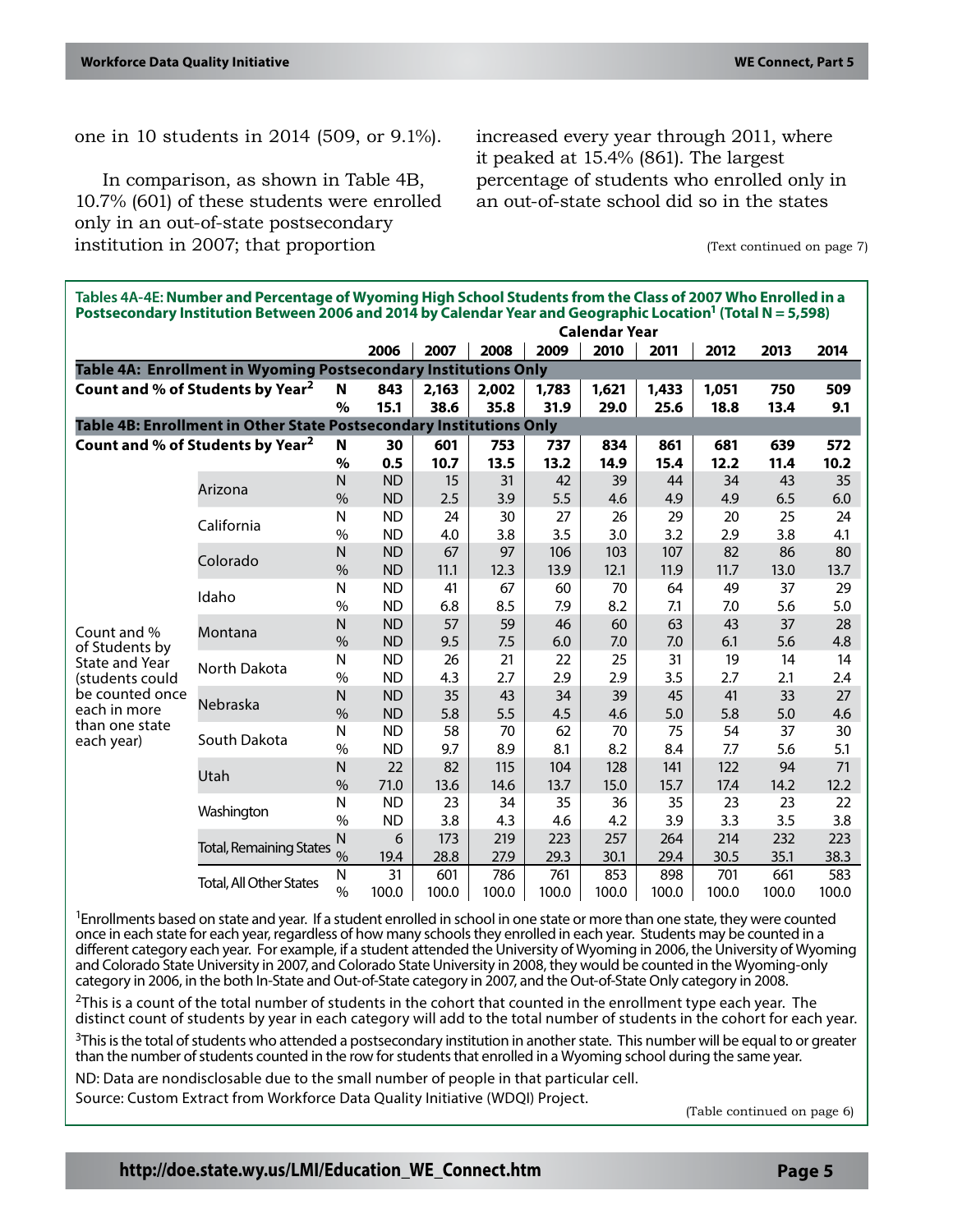(Table continued from page 5)

| Tables 4A-4E: Number and Percentage of Wyoming High School Students from the Class of 2007 Who Enrolled in a<br>Postsecondary Institution Between 2006 and 2014 by Calendar Year and Geographic Location <sup>1</sup> (Total N = 5,598) |                                                                                 |                               |                |           |                       |           |           |                  |                   |                   |                        |
|-----------------------------------------------------------------------------------------------------------------------------------------------------------------------------------------------------------------------------------------|---------------------------------------------------------------------------------|-------------------------------|----------------|-----------|-----------------------|-----------|-----------|------------------|-------------------|-------------------|------------------------|
|                                                                                                                                                                                                                                         |                                                                                 | <b>Calendar Year</b>          |                |           |                       |           |           |                  |                   |                   |                        |
|                                                                                                                                                                                                                                         |                                                                                 |                               | 2006           | 2007      | 2008                  | 2009      | 2010      | 2011             | 2012              | 2013              | 2014                   |
|                                                                                                                                                                                                                                         | Table 4C: Enrollment in Both Wyoming and Other State Postsecondary Institutions |                               |                |           |                       |           |           |                  |                   |                   |                        |
|                                                                                                                                                                                                                                         | Count and % of                                                                  | N                             | $\mathbf 0$    | 178       | 109                   | 132       | 80        | 101              | 66                | 54                | 31                     |
|                                                                                                                                                                                                                                         | <b>Students by Year<sup>2</sup></b>                                             | %                             | 0.0            | 3.2       | 1.9                   | 2.4       | 1.4       | 1.8              | 1.2               | 1.0               | 0.6                    |
|                                                                                                                                                                                                                                         | Wyoming                                                                         | N                             | 0              | 178       | 109                   | 132       | 80        | 101              | 66                | 54                | 31                     |
|                                                                                                                                                                                                                                         |                                                                                 | $\frac{0}{0}$                 | 0.0            | 3.2       | 1.9                   | 2.4       | 1.4       | 1.8              | 1.2               | 1.0               | 0.6                    |
|                                                                                                                                                                                                                                         | Arizona                                                                         | Ν                             | 0              | 25        | 13                    | 13        | 16        | 12               | 11                | <b>ND</b>         | <b>ND</b>              |
|                                                                                                                                                                                                                                         |                                                                                 | $\%$                          | 0.0            | 14.0      | 11.8                  | 9.8       | 20.0      | 11.3             | 16.4              | <b>ND</b>         | <b>ND</b>              |
|                                                                                                                                                                                                                                         | California                                                                      | N                             | 0              | 20        | 14                    | 24        | <b>ND</b> | 5                | <b>ND</b>         | 6                 | <b>ND</b>              |
|                                                                                                                                                                                                                                         |                                                                                 | $\%$                          | 0.0            | 11.2      | 12.7                  | 18.0      | <b>ND</b> | 4.7              | <b>ND</b>         | 11.1              | <b>ND</b>              |
|                                                                                                                                                                                                                                         | Colorado                                                                        | N                             | 0              | 32        | 8                     | 11        | 8         | 8                | <b>ND</b>         | <b>ND</b>         | <b>ND</b>              |
|                                                                                                                                                                                                                                         |                                                                                 | $\frac{0}{0}$                 | 0.0            | 17.9      | 7.3                   | 8.3       | 10.0      | 7.5              | <b>ND</b>         | <b>ND</b>         | <b>ND</b>              |
| Count and %                                                                                                                                                                                                                             | Idaho                                                                           | N                             | 0              | 13        | 9                     | 12        | 6         | 14               | 6                 | <b>ND</b>         | <b>ND</b>              |
| of Students by                                                                                                                                                                                                                          |                                                                                 | $\frac{0}{0}$                 | 0.0            | 7.3       | 8.2                   | 9.0       | 7.5       | 13.2             | 9.0               | <b>ND</b>         | <b>ND</b>              |
| State and Year                                                                                                                                                                                                                          | Montana                                                                         | $\mathsf{N}$                  | 0              | 16        | 11                    | 13        | 9         | 5                | <b>ND</b>         | <b>ND</b>         | <b>ND</b>              |
| (students could                                                                                                                                                                                                                         |                                                                                 | $\%$                          | 0.0            | 8.9       | 10.0                  | 9.8       | 11.3      | 4.7              | <b>ND</b>         | <b>ND</b>         | <b>ND</b>              |
| be counted once<br>each in more                                                                                                                                                                                                         | <b>North Dakota</b><br>Nebraska                                                 | $\mathsf{N}$                  | 0              | 6         | $\overline{7}$        | 5         | <b>ND</b> | 11               | 8                 | 6                 | <b>ND</b>              |
| than one state                                                                                                                                                                                                                          |                                                                                 | $\frac{0}{0}$                 | 0.0            | 3.4       | 6.4                   | 3.8       | <b>ND</b> | 10.4             | 11.9              | 11.1              | <b>ND</b>              |
| each year)                                                                                                                                                                                                                              |                                                                                 | N                             | 0              | <b>ND</b> | 5                     | <b>ND</b> | <b>ND</b> | 8                | 7                 | 10                | 7                      |
|                                                                                                                                                                                                                                         |                                                                                 | $\frac{0}{0}$                 | 0.0            | <b>ND</b> | 4.5<br>$\overline{7}$ | <b>ND</b> | <b>ND</b> | 7.5<br><b>ND</b> | 10.4<br><b>ND</b> | 18.5<br><b>ND</b> | 21.9                   |
|                                                                                                                                                                                                                                         | South Dakota                                                                    | $\mathsf{N}$<br>$\frac{0}{0}$ | 0<br>0.0       | 9<br>5.0  | 6.4                   | 8<br>6.0  | 7<br>8.8  | <b>ND</b>        | <b>ND</b>         | <b>ND</b>         | <b>ND</b><br><b>ND</b> |
|                                                                                                                                                                                                                                         |                                                                                 | $\mathsf{N}$                  | 0              | 13        | <b>ND</b>             | 6         | <b>ND</b> | <b>ND</b>        | <b>ND</b>         | <b>ND</b>         | <b>ND</b>              |
|                                                                                                                                                                                                                                         | Utah                                                                            | $\frac{0}{0}$                 | 0.0            | 7.3       | <b>ND</b>             | 4.5       | <b>ND</b> | <b>ND</b>        | <b>ND</b>         | <b>ND</b>         | <b>ND</b>              |
|                                                                                                                                                                                                                                         |                                                                                 | $\mathsf{N}$                  | 0              | <b>ND</b> | <b>ND</b>             | <b>ND</b> | <b>ND</b> | <b>ND</b>        | <b>ND</b>         | <b>ND</b>         | <b>ND</b>              |
|                                                                                                                                                                                                                                         | Washington                                                                      | $\frac{0}{0}$                 | 0.0            | <b>ND</b> | <b>ND</b>             | <b>ND</b> | <b>ND</b> | <b>ND</b>        | <b>ND</b>         | <b>ND</b>         | <b>ND</b>              |
|                                                                                                                                                                                                                                         |                                                                                 | N                             | 0              | 36        | 29                    | 33        | 19        | 35               | 18                | 13                | 9                      |
|                                                                                                                                                                                                                                         | <b>Total, Remaining States</b>                                                  | $\frac{0}{0}$                 | 0.0            | 20.1      | 26.4                  | 24.8      | 23.8      | 33.0             | 26.9              | 24.1              | 28.1                   |
|                                                                                                                                                                                                                                         |                                                                                 | $\mathsf{N}$                  | $\overline{0}$ | 179       | 110                   | 133       | 80        | 106              | 67                | 54                | 32                     |
|                                                                                                                                                                                                                                         | Total, All Other States <sup>3</sup>                                            | $\frac{0}{0}$                 | 0.0            | 100.0     | 100.0                 | 100.0     | 100.0     | 100.0            | 100.0             | 100.0             | 100.0                  |
|                                                                                                                                                                                                                                         | Table 4D: Total, Enrollment in at Least One Postsecondary Institution           |                               |                |           |                       |           |           |                  |                   |                   |                        |
|                                                                                                                                                                                                                                         | <b>Count and % of Total</b>                                                     |                               | 873            | 2,942     | 2,864                 | 2,652     | 2,535     | 2,395            | 1,798             | 1,443             | 1,112                  |
|                                                                                                                                                                                                                                         | <b>Students Enrolled by</b><br>Year <sup>2</sup>                                |                               |                |           |                       |           |           |                  |                   |                   |                        |
|                                                                                                                                                                                                                                         | Table 4E: No Postsecondary Institution Enrollment Record                        |                               |                |           |                       |           |           |                  |                   |                   |                        |
|                                                                                                                                                                                                                                         | Count and % of                                                                  |                               | 4,725          | 2,656     | 2,734                 | 2,946     | 3,063     | 3,203            | 3,800             | 4,155             | 4,486                  |
|                                                                                                                                                                                                                                         | <b>Students by Year<sup>2</sup></b>                                             |                               |                |           |                       |           |           |                  |                   |                   |                        |

<sup>1</sup>Enrollments based on state and year. If a student enrolled in school in one state or more than one state, they were counted once in each state for each year, regardless of how many schools they enrolled in each year. Students may be counted in a different category each year. For example, if a student attended the University of Wyoming in 2006, the University of Wyoming and Colorado State University in 2007, and Colorado State University in 2008, they would be counted in the Wyoming-only category in 2006, in the both In-State and Out-of-State category in 2007, and the Out-of-State Only category in 2008.

 $2$ This is a count of the total number of students in the cohort that counted in the enrollment type each year. The distinct count of students by year in each category will add to the total number of students in the cohort for each year.

<sup>3</sup>This is the total of students who attended a postsecondary institution in another state. This number will be equal to or greater than the number of students counted in the row for students that enrolled in a Wyoming school during the same year.

ND: Data are nondisclosable due to the small number of people in that particular cell.

Source: Custom Extract from Workforce Data Quality Initiative (WDQI) Project.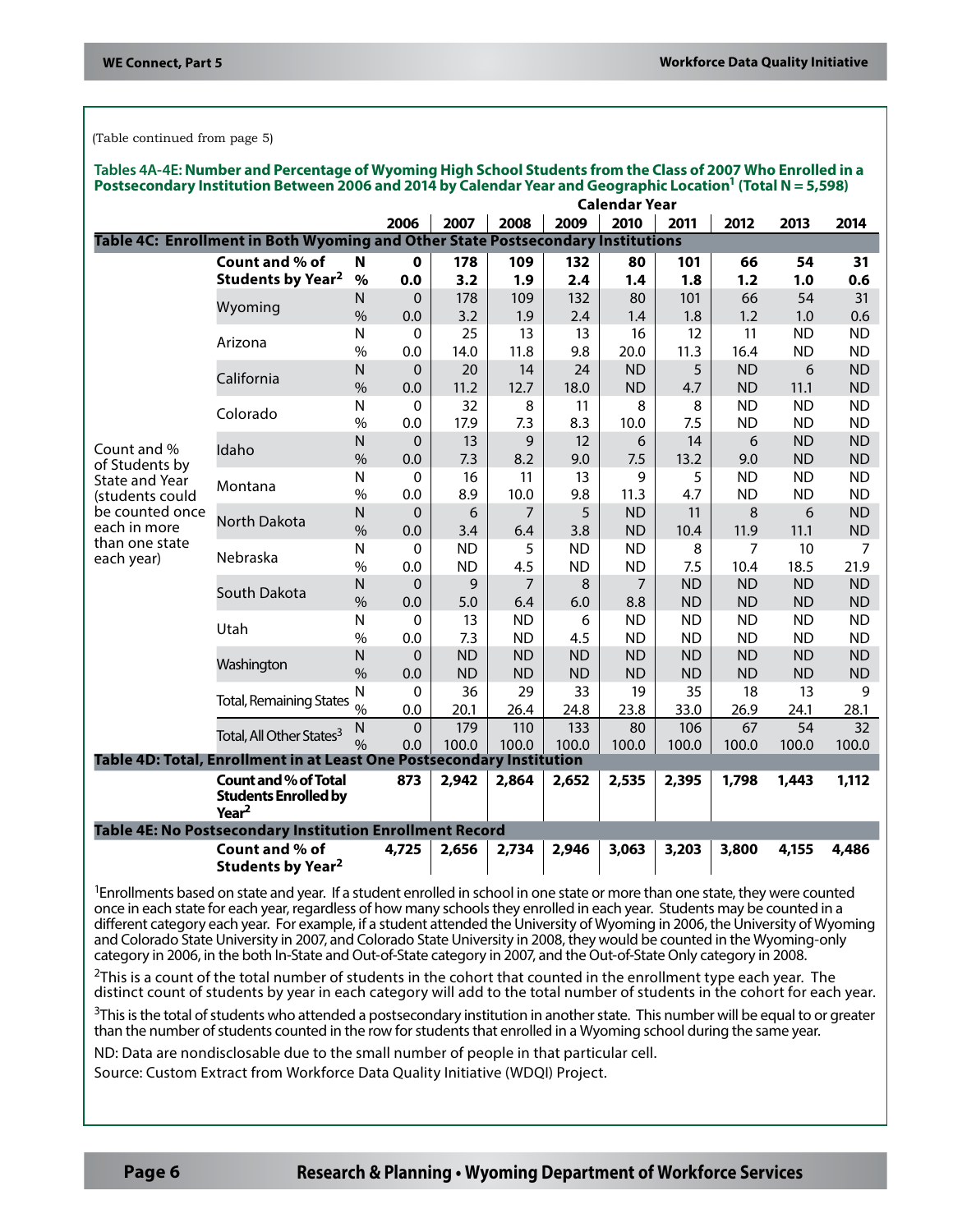(Text continued from page 5)

surrounding Wyoming. In particular, a large proportion enrolled in schools in Colorado and Utah. For example, in 2008, 14.6% (115) of the 753 students who attended out-of-state schools enrolled in schools in Utah while another 12.3% (97) enrolled in schools in Colorado. In addition to the states neighboring Wyoming, a sizeable proportion of these students enrolled in schools in Arizona, California, and Washington.

A small proportion of students from the Class of 2007 enrolled in postsecondary institutions in both Wyoming and another state (see Table 4C). In 2007, that proportion was 3.2% (178) and by 2010 only 1.4% (80) was enrolled in schools in both Wyoming and another state. Only 0.6% (N=31) of the students from the Class of 2007 was enrolled in schools in both by 2014.

In the years immediately following high

school, Arizona, California, and Colorado were popular destinations for those students who enrolled in postsecondary institutions in both Wyoming and another state. In 2007, 14.0% (25) of the 178 students who enrolled in both in- and out-of-state schools enrolled in school in Arizona, 11.2% (20) enrolled in schools in California, and 17.9% (32) enrolled in schools in Colorado. In 2014, 21.9% (7) of the 31 students enrolled in both an out-ofstate school in addition to a Wyoming school were enrolled in schools in Nebraska.

# Postsecondary Awards

**Table 5: Number and Percentage of Wyoming High School Students From the Class of 2007 Who Received a** 

Nationally, 949,000 associate's degrees, 1.9 million bachelor's degrees, 778,000 master's degrees, and 178,000 doctoral or professional degrees are projected to be awarded during the 2014/15 school year (National Center for Education Statistics, 2015). In comparison, Table 5 shows the number of students from the Class of 2007

| Table 5. Number and Percentage of Wyoming High School Students From the Class of 2007 Who Necelved a<br>Postsecondary Award By Calendar Year and Geographic Location, 2006-2014 <sup>1,2</sup> (Total N = 5,598) |      |           |           |       |                      |       |       |       |       |  |  |
|------------------------------------------------------------------------------------------------------------------------------------------------------------------------------------------------------------------|------|-----------|-----------|-------|----------------------|-------|-------|-------|-------|--|--|
|                                                                                                                                                                                                                  |      |           |           |       | <b>Calendar Year</b> |       |       |       |       |  |  |
|                                                                                                                                                                                                                  |      | 2007      | 2008      | 2009  | 2010                 | 2011  | 2012  | 2013  | 2014  |  |  |
| Students Who Earned an Award from a Wyoming                                                                                                                                                                      | N    | ND.       | 22        | 162   | 85                   | 357   | 352   | 213   | 103   |  |  |
| Postsecondary Institution, Only                                                                                                                                                                                  | $\%$ | ND.       | 0.4       | 2.9   | $1.5\,$              | 6.4   | 6.3   | 3.8   | 1.8   |  |  |
| Students Who Earned an Award from Other State                                                                                                                                                                    | N    | ND        | ND.       | 44    | 62                   | 330   | 192   | 167   | 109   |  |  |
| Postsecondary Institutions Only                                                                                                                                                                                  | $\%$ | ND.       | ND.       | 0.8   | 1.1                  | 5.9   | 3.4   | 3.0   | 1.9   |  |  |
| Total, Students Who Received at Least One                                                                                                                                                                        | N    | ND.       | ND.       | 206   | 147                  | 687   | 544   | 380   | 212   |  |  |
| Postsecondary Certificate or Degree                                                                                                                                                                              | $\%$ | ND.       | ND.       | 3.7   | 2.6                  | 12.3  | 9.7   | 6.8   | 3.8   |  |  |
|                                                                                                                                                                                                                  | N    | <b>ND</b> | <b>ND</b> | 5,392 | 5.451                | 4.911 | 5.054 | 5,218 | 5,386 |  |  |
| No Postsecondary Award Earned                                                                                                                                                                                    | $\%$ | <b>ND</b> | ND.       | 96.3  | 97.4                 | 87.7  | 90.3  | 93.2  | 96.2  |  |  |

<sup>1</sup>Count is based on state and year. If a student received a postsecondary award from a school in one state or more than one state, they were counted once in each state for each year, regardless of how many schools they received awards from each year. Students may be counted in a different category each year. For example, if a student received an award from the University of Wyoming in 2006, the University of Wyoming and Colorado State University in 2007, and Colorado State University in 2008, they would be counted in the Wyoming-only category in 2006, in the both In-State and Out-of-State category in 2007, and the Out-of-State Only category in 2008.

 $2$ Due to confidentiality issues, students who earned a postsecondary award in both Wyoming and another state are not included in this table. Similarly, the states where students received a postsecondary award are not displayed due to confidentiality issues.

ND: Data are nondisclosable due to the small number of people in that particular cell.

Source: Custom Extract from Workforce Data Quality Initiative (WDQI) Project.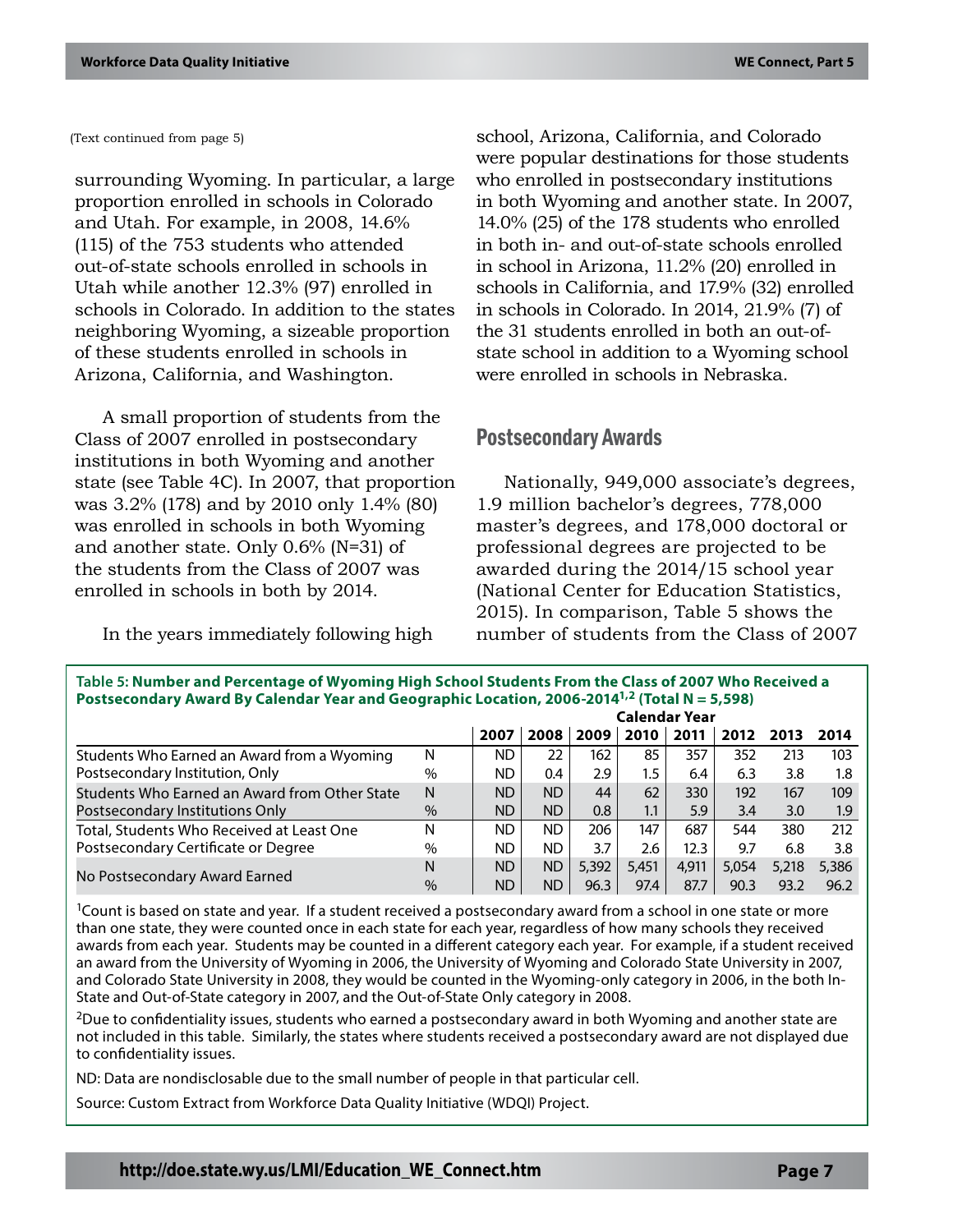who earned a postsecondary award by geographic location and year during the eight years since completing high school. As noted in the methodology, a student can be counted in a different geographic area each year. Due to confidentiality issues because of a comparatively small number of students who received an award during this time period, however, the data in these tables are displayed only for those who received awards in Wyoming only and out-of-state only, as well as the total number of students who received an award each year and the number of students who did not receive an award each year.

A larger proportion of students who received a postsecondary award did so in Wyoming rather than out-of-state each year except 2014 (see Table 5). In 2009, two years after students from the Class of 2007

were expected to complete high school, 206 students (3.7%) received a postsecondary award (see Table 5). This number dropped slightly in 2008, and then peaked at 687 (12.3%) in 2011 and 544 (9.7%) in 2012. This follows the typical path that students who attend college take, wherein associate's degrees take approximately two to four years to complete while bachelor's degrees take approximately four to six years to complete (Complete College America, 2011).

Figure 1 shows the proportion of students from the Class of 2007 who enrolled in a postsecondary institution by year compared to the proportion of students who received a postsecondary degree by year, regardless of geography. As shown in this figure, the proportion of students who enrolled in a postsecondary institution was largest in 2007, the same year that



**Page 8 Research & Planning • Wyoming Department of Workforce Services**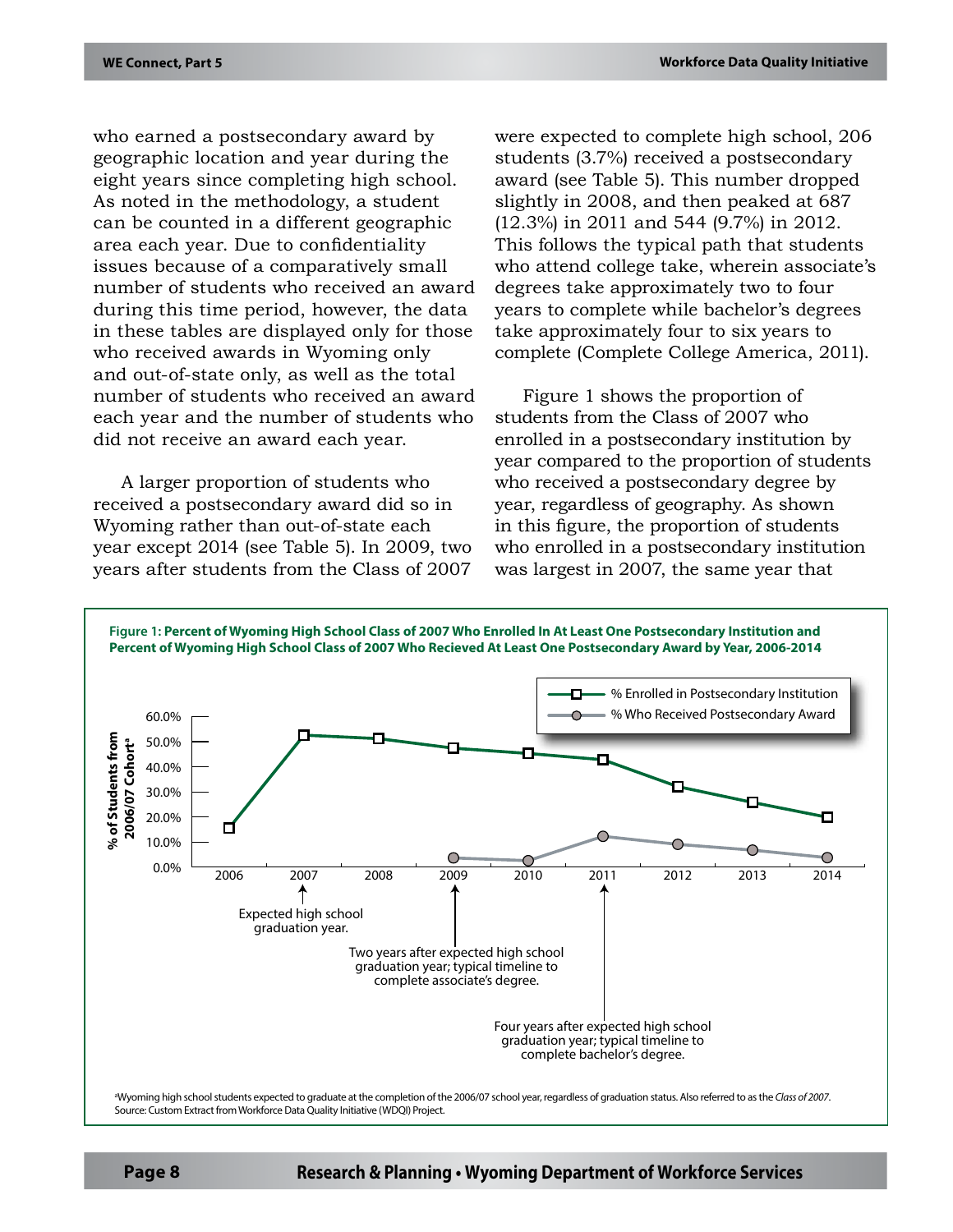students from this class were expected to graduate from high school. The proportion then declined each year through 2014. This decline became more pronounced after 2011, which was four years after expected high school graduation and the typical amount of time required to receive a bachelor's degree. In comparison, there were peaks in the proportion of students who received a postsecondary award: 2009 (two years after expected graduation, the typical time it

takes to complete an associate's degree) and 2011 (four years after expected graduation, the typical time it takes to complete a bachelor's degree). This does not necessarily mean that these students actually received associate's or bachelor's degrees in those years, but rather that it fits into the typical timetable for those types of degrees. Future research will examine the types of degrees these students received and the amount of time it took to complete those degrees.

| Tables 6A-6E: Number and Percentage of Wyoming High School Students From the Class of 2007 Who Received |
|---------------------------------------------------------------------------------------------------------|
| a Postsecondary Award Between 2006 and 2014 by Geographic Location (1) (Total $N = 5,598$ )             |

|                                                         | N     | $\%$  |                                                                       | N         | $\%$      |
|---------------------------------------------------------|-------|-------|-----------------------------------------------------------------------|-----------|-----------|
| <b>Table 6A: Wyoming Postsecondary Institution Only</b> |       |       | <b>Table 6C: Both Wyoming and Other State</b>                         |           |           |
| Count and Percent of Students <sup>2</sup>              | 1,031 | 18.4  | Postsecondary Institutions <sup>3</sup>                               |           |           |
| Table 6B: Other State Postsecondary Institution Only    |       |       | Count and Percent of Students <sup>2</sup>                            | 93        | 1.7       |
| Count and Percent of Students <sup>2</sup>              | 705   | 12.6  | Wyoming                                                               | 93        |           |
| Arizona                                                 | 32    | 4.3   | Arizona                                                               | ND.       | ND.       |
| California                                              | 17    | 2.3   | California                                                            | <b>ND</b> | ND.       |
| Colorado                                                | 91    | 12.2  | Colorado                                                              | 13        | 13.8      |
| Idaho                                                   | 58    | 7.8   | Idaho                                                                 | <b>ND</b> | ND.       |
| Montana                                                 | 45    | 6.0   | Montana                                                               | 10        | 10.6      |
| North Dakota                                            | 32    | 4.3   | North Dakota                                                          | <b>ND</b> | ND.       |
| Nebraska                                                | 28    | 3.8   | Nebraska                                                              | 10        | 10.6      |
| South Dakota                                            | 73    | 9.8   | South Dakota                                                          | 6         | 6.4       |
| Utah                                                    | 101   | 13.6  | Utah                                                                  | 8         | 8.5       |
| Washington                                              | 32    | 4.3   | Washington                                                            | <b>ND</b> | <b>ND</b> |
| <b>Total, Remaining States</b>                          | 236   | 31.7  | <b>Total, Remaining States</b>                                        | 33        | 35.1      |
| Total                                                   | 745   | 100.0 | Total <sup>4</sup>                                                    | 94        | 100.0     |
|                                                         |       |       | Table 6D: Total Students Who Received a<br><b>Postsecondary Award</b> |           |           |
|                                                         |       |       | Count and Percent of Students <sup>2</sup>                            | 1,829     | 32.7      |
|                                                         |       |       | Table 6E: No Postsecondary Award Received <sup>2</sup>                |           |           |
|                                                         |       |       | Count and Percent of Students <sup>2</sup>                            | 3,769     | 67.3      |

 $1$ Count is based on state. If a student received a postsecondary award in one state or more than one state, they were counted once in each state, regardless of how many awards they received in each state. If the student is categorized as having both in-state and out-of-state awards, this indicates that they received awards from both Wyoming schools and out-of-state schools at some point during their college career.

 $2$ This is a count of the total number of students in the cohort that received an award from a postsecondary institution between 2006 and 2014. The distinct count for students by year in each category will add up to the total number of students in the Class of 2007 each year.

<sup>3</sup>Includes all students that received a postsecondary award from at least one Wyoming school and one out-of-state school during the entire course of their college career. For example, if a student received a degree or certificate from both UW and CSU, they would be counted once in WY and once in CO.

<sup>4</sup>This is the total number of students who received at least one postsecondary award in another state. This number will be equal to or greater than the number of students who attended a Wyoming institution in the same year.

ND: Data are nondisclosable due to the small number of people in that particular cell.

Source: Custom Extract from Workforce Data Quality Initiative (WDQI) Project.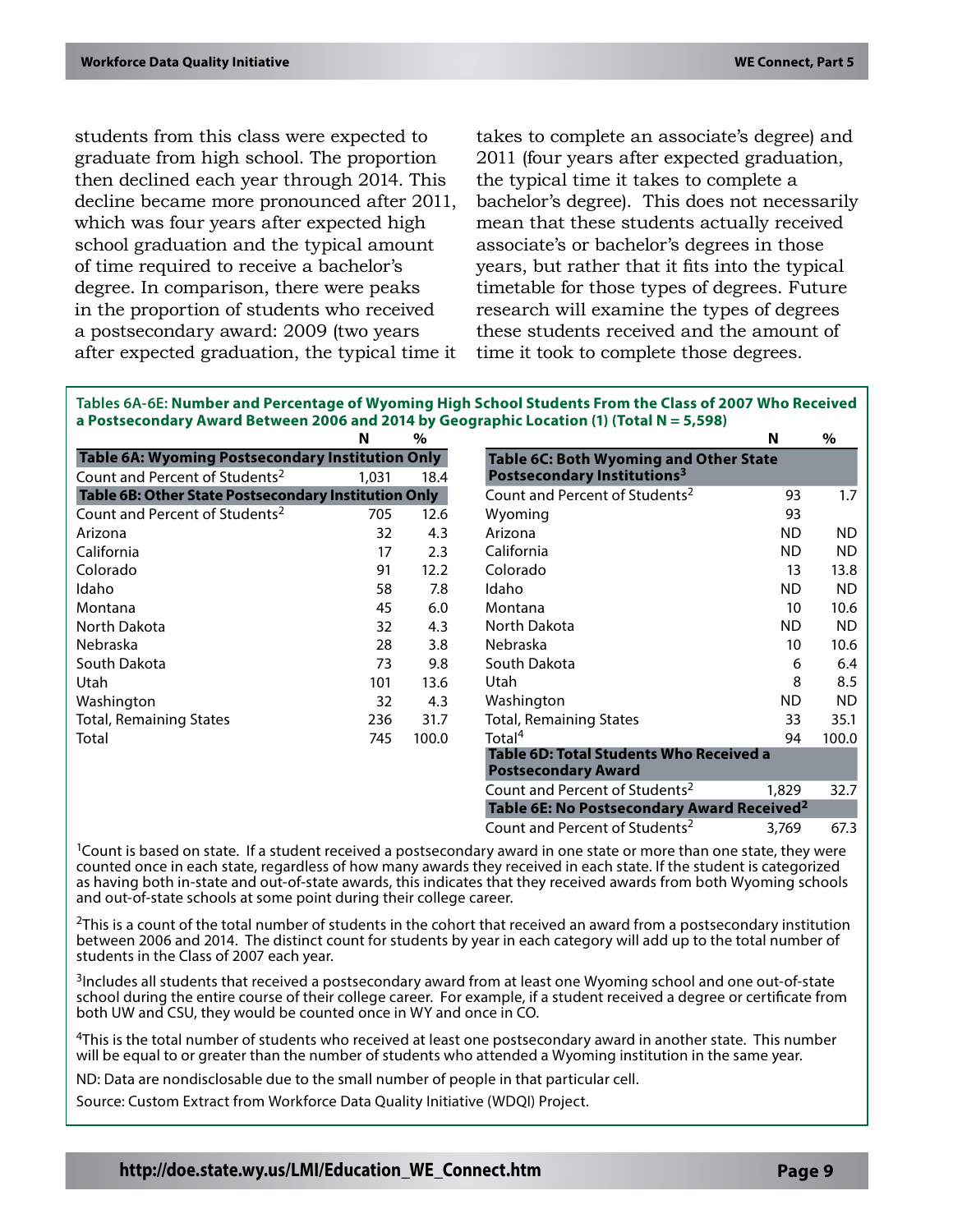Tables 6A-6D show the number of individual students who received a postsecondary award at any point between 2006 and 2014 by geographic location. These tables are slightly different from Table 5 in that they present the total number of students who earned at least one award from any postsecondary institution based on their entire postsecondary history rather than what they accomplished each year.

In total, 1,829 individual students from the Class of 2007 earned at least one postsecondary award in Wyoming, another state, or both between 2006 and 2014. However, there were 1,870 counts of students who earned postsecondary awards when those who earned awards in multiple states are considered. In other words, 1,829 individuals from the Class of 2007 earned a combined 1,870 postsecondary awards between 2006 and 2014. Overall, 58.1% (1,031) of those students earned at least one award in Wyoming only (see Table 6A). Of the 745 instances of students who earned a postsecondary award in at least one state other than Wyoming, 13.6% (101) did so in Utah, 12.2% (91) did so in Colorado, and 9.8% (73) did so in South Dakota (see Table 6B). Figure 2 (see page 11) provides a visual representation of the data in Tables 6A and 6B, and clearly shows that the largest number of students who received a postsecondary award outside Wyoming did so in a border state.

A total of 93 students from the Class of 2007 earned at least one award in both Wyoming and another state, with students being counted 94 times in other states (see Table 6C). The largest proportions of students who earned these degrees graduated in Colorado (13, or 13.8%), Montana (10, or 10.6), and Nebraska (10, or 10.6%) in addition to Wyoming.

## **Discussion**

Overall, the largest proportion of students in the Class of 2007 enrolled only in Wyoming postsecondary institutions. The largest percentage of those students enrolled in school in 2007, the same year as the expected high school graduation; that percentage declined every year after. In contrast, the proportion of students who enrolled only in out-of-state schools increased somewhat between 2007 and 2011 before declining. This may be due to many factors, such as a student moving to another state and working to gain residency in order to make attendance more affordable before attending school.

 A large percentage of students who attended or received an award from an out-of-state postsecondary institution did so in states bordering Wyoming, such as Utah, Colorado, and Montana, or other states in the West, such as Arizona and Washington. As indicated by Supiano (2015), proximity to home probably explains some of this; also, the majority of these states belong to the Western Interstate Commission for Higher Education (WICHE), which offers programs such as the Western Undergraduate Exchange (WUE) program and the Western Regional Graduate Program (WRGP) that allow students to attend schools outside their home state at a discounted rate. For example, the WUE program allows undergraduate students to attend many out-of-state postsecondary institutions in the WICHE region for 150% of that state's resident tuition rate (WICHE; 2015). It is possible, also, that some students attend out-of-state postsecondary institutions because the program of study that they are interested in is not offered in Wyoming.

A substantial number of students from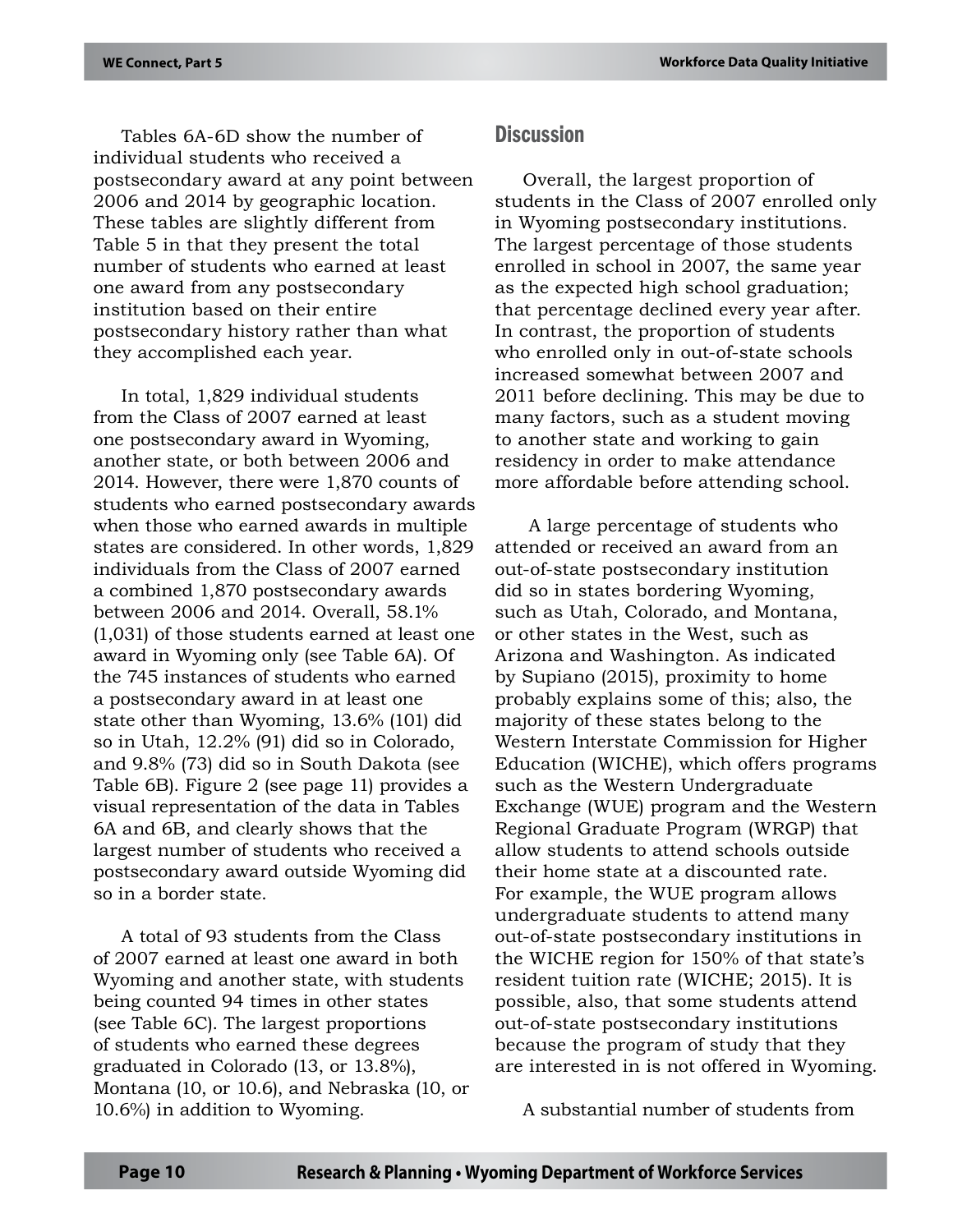the Class of 2007 (2,170, or 38.8%) did not pursue a postsecondary education at any time during the seven years after expected high school graduation. An even greater number (3,769, or 67.3%) did not earn a postsecondary award during that time. As noted by Harris (2015), people do not follow a set path of life events, and work, marriage, and childbirth may influence an individual's decision to go to college, especially directly after high school graduation. Some of these students may return for further education at a later stage in their lives. Future research may analyze the pathways that

Wyoming students take that may lead to a postsecondary education.

### References

Complete College America. (2011). Time is the Enemy. Washington DC: *Complete College America*. Retrieved September 25, 2015, from http://www.completecollege. org/docs/Time\_Is\_the\_Enemy.pdf.

Eagan, K., Lorzano, J.B., Hurtado, S., & Case, M.H. (2013). The American